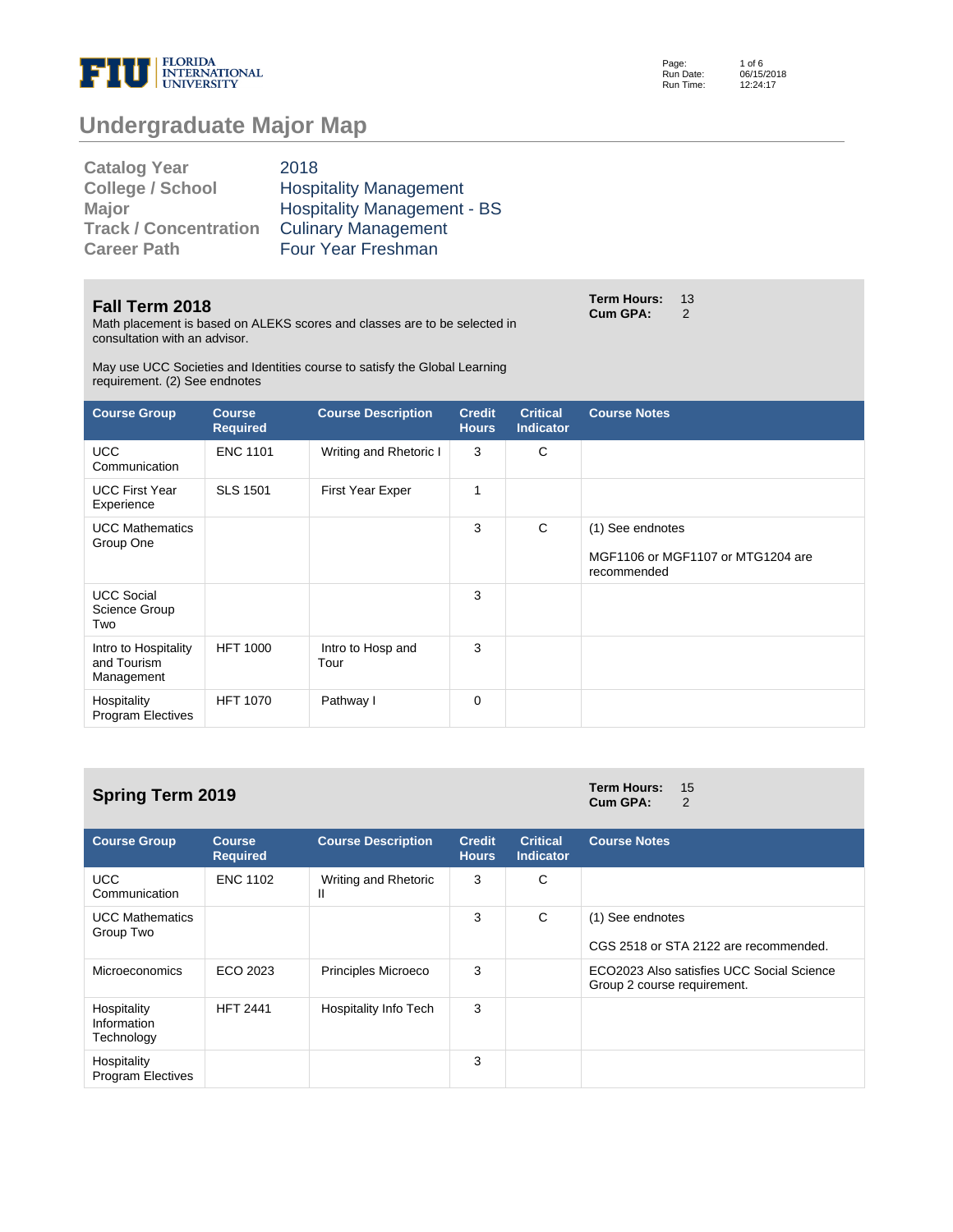

Use this semester to catch up on coursework and/or satisfy the 9 credits summer requirement (if needed). (3) See endnotes

| Page:     | $2$ of 6   |
|-----------|------------|
| Run Date: | 06/15/2018 |
| Run Time: | 12:24:17   |

**Term Hours:** 6 **Cum GPA:** 2

| <b>Course Group</b>                | <b>Course</b><br><b>Required</b> | <b>Course Description</b> | <b>Credit</b><br><b>Hours</b> | <b>Critical</b><br><b>Indicator</b> | <b>Course Notes</b> |
|------------------------------------|----------------------------------|---------------------------|-------------------------------|-------------------------------------|---------------------|
| <b>UCC Humanities</b><br>Group One |                                  |                           | 3                             | С                                   |                     |
| <b>General Electives</b>           |                                  |                           | 3                             |                                     |                     |

#### **Fall Term 2019**

May use UCC Humanities with Writing course to satisfy the Global Learning requirement. (2) See endnotes

| Cum GPA: | $\overline{2}$ |
|----------|----------------|
|          |                |
|          |                |

**Term Hours:** 13

| <b>Course Group</b>                                 | <b>Course</b><br><b>Required</b> | <b>Course Description</b> | <b>Credit</b><br><b>Hours</b> | <b>Critical</b><br><b>Indicator</b> | <b>Course Notes</b>                                     |
|-----------------------------------------------------|----------------------------------|---------------------------|-------------------------------|-------------------------------------|---------------------------------------------------------|
| Accounting                                          | <b>HFT 2401</b>                  | Accounting for Hosp       | 3                             |                                     |                                                         |
| <b>UCC Humanities -</b><br>Group Two                |                                  |                           | 3                             |                                     | (1) See endnotes                                        |
| <b>UCC Natural</b><br>Science - Group<br><b>One</b> |                                  |                           | 3                             |                                     | (1) See endnotes<br>Take Lecture with corresponding Lab |
| <b>UCC Natural</b><br>Science - Group<br><b>One</b> |                                  |                           | 4                             |                                     | (1) See endnotes<br>Take Lab with corresponding Lecture |
| <b>Public Speaking</b>                              | SPC 2608                         | <b>Public Speaking</b>    | 3                             |                                     | Also satisfies UCC Arts course. (1) See<br>endnotes     |

### **Spring Term 2020 Term Hours:**  $13$  **Cum GPA:**  $2$

**Cum GPA:** 

| <b>Course Group</b>                          | <b>Course</b><br><b>Required</b> | <b>Course Description</b>          | <b>Credit</b><br><b>Hours</b> | <b>Critical</b><br><b>Indicator</b> | <b>Course Notes</b>                                     |
|----------------------------------------------|----------------------------------|------------------------------------|-------------------------------|-------------------------------------|---------------------------------------------------------|
| Intro Commercial<br><b>Food Production</b>   | <b>FSS 3230C</b>                 | Intro Comm Food<br>Serv            | 3                             |                                     |                                                         |
| <b>General Electives</b>                     |                                  |                                    | 3                             |                                     |                                                         |
| <b>UCC Natural</b><br>Science - Group<br>Two |                                  |                                    | 3                             |                                     | (1) See endnotes<br>Take Lecture with corresponding Lab |
| <b>UCC Natural</b><br>Science - Group<br>Two |                                  |                                    |                               |                                     | (1) See endnotes<br>Take Lab with corresponding Lecture |
| Human Resource<br>Management                 | <b>HFT 2220</b>                  | <b>Human Resources</b><br>for Hosp | 3                             |                                     |                                                         |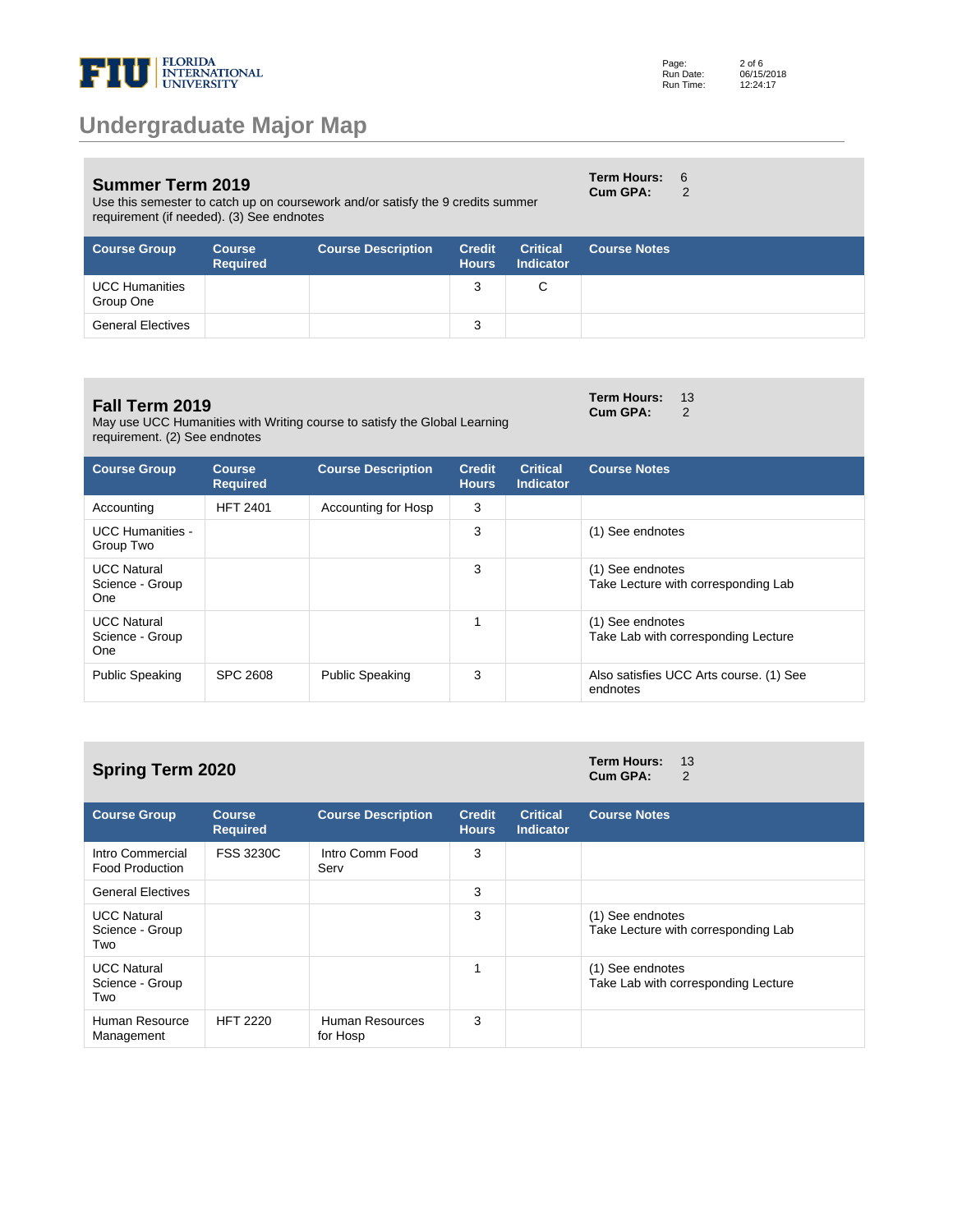

#### **Summer Term 2020** Hospitality Industry Experience

**Term Hours:** 3 **Cum GPA:** 2

**Term Hours: 15<br>Cum GPA: 2 Cum GPA:** 

Use this semester to catch up on coursework and/or satisfy the 9 credits summer requirement (if needed). (3) See endnotes

| <b>Course Group</b>                    | <b>Course</b><br><b>Required</b> | <b>Course Description</b> | <b>Credit</b><br><b>Hours</b> | <b>Critical</b><br><b>Indicator</b> | <b>Course Notes</b> |
|----------------------------------------|----------------------------------|---------------------------|-------------------------------|-------------------------------------|---------------------|
| Law for the<br>Hospitality<br>Industry | <b>HFT 3603</b>                  | <b>Hospitality Law</b>    | 3                             |                                     |                     |

### **Fall Term 2020**

HFT3503 may be used to satisfy the Global Learning requirement. (2) See endnotes

Hospitality Industry Experience

| <b>Course Group</b>                                         | <b>Course</b><br><b>Required</b> | <b>Course Description</b> | <b>Credit</b><br><b>Hours</b> | <b>Critical</b><br><b>Indicator</b> | <b>Course Notes</b> |
|-------------------------------------------------------------|----------------------------------|---------------------------|-------------------------------|-------------------------------------|---------------------|
| Lodging<br>Operations<br>Control                            | <b>HFT 3453</b>                  | <b>Operations Control</b> | 3                             |                                     |                     |
| Culinary<br>Management<br><b>Required Courses</b>           | <b>FSS 4234C</b>                 | Adv Food Prod             | 3                             |                                     |                     |
| Hospitality<br><b>Program Electives</b>                     |                                  |                           | 3                             |                                     |                     |
| <b>General Electives</b>                                    |                                  |                           | 3                             |                                     |                     |
| Management<br>Accounting for the<br>Hospitality<br>Industry | <b>HFT 4474</b>                  | Mgmt Acct Hosp Ind        | 3                             |                                     |                     |

| <b>Spring Term 2021</b><br><b>Hospitality Industry Experience</b> | Term Hours: 15<br>Cum GPA: |  |
|-------------------------------------------------------------------|----------------------------|--|
|                                                                   |                            |  |

| <b>Course Group</b>                                         | Course<br><b>Required</b> | <b>Course Description</b> | <b>Credit</b><br><b>Hours</b> | <b>Critical</b><br>Indicator | <b>Course Notes</b> |
|-------------------------------------------------------------|---------------------------|---------------------------|-------------------------------|------------------------------|---------------------|
| Restaurant<br>Management                                    | <b>HFT 3263</b>           | <b>Restaurant Mgmt</b>    | 3                             |                              |                     |
| <b>Financial Analysis</b><br>in the Hospitality<br>Industry | <b>HFT 4464</b>           | Fin Anal Hosp Indust      | 3                             |                              |                     |
| Hospitality<br>Marketing<br><b>Strategies</b>               | <b>HFT 3503</b>           | Hosptly Mktg Mgmt         | 3                             |                              |                     |
| <b>General Electives</b>                                    |                           |                           | 3                             |                              |                     |
| Culinary<br>Management<br><b>Required Courses</b>           | <b>FSS 4336</b>           | <b>Culinary Event Mgt</b> | 3                             |                              |                     |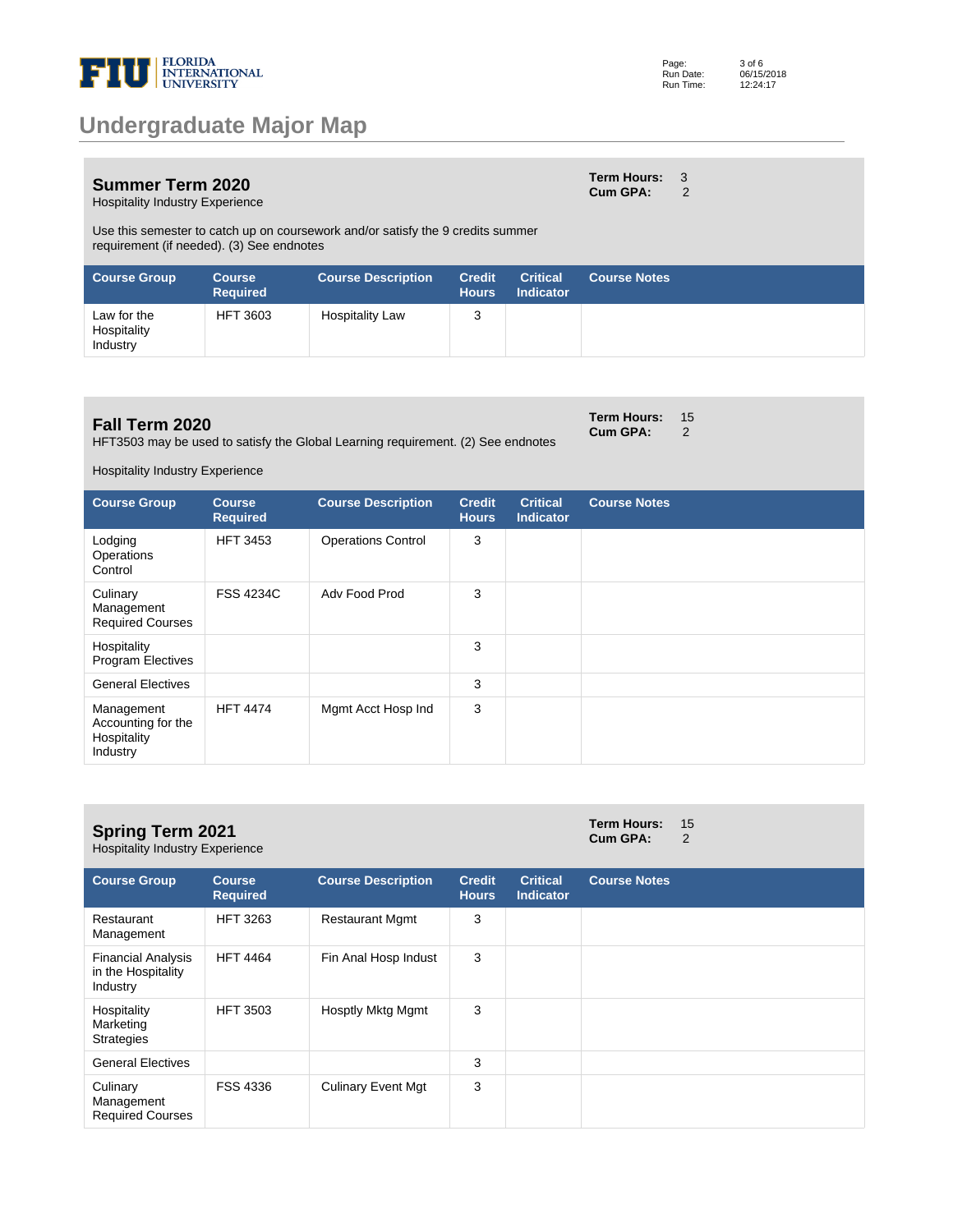

#### **Summer Term 2021**

Use this semester to catch up on coursework and/or satisfy the 9 credits summer requirement (if needed). (3) See endnotes

| <b>Course Group</b>    | <b>Course</b><br><b>Required</b> | <b>Course Description</b> | Credit<br><b>Hours</b> | <b>Critical</b><br><b>Indicator</b> | <b>Course Notes</b>                                                           |
|------------------------|----------------------------------|---------------------------|------------------------|-------------------------------------|-------------------------------------------------------------------------------|
| Advanced<br>Internship | <b>HFT 4945</b>                  | Adv Intern Hsptly         |                        |                                     | Needs documented 1000 hours of prior<br>hospitality industry work experience. |

### **Fall Term 2021**

HFT4323 may be used to satisfy the Global Learning requirement. (2) See endnotes

**Term Hours:** 15 **Cum GPA:** 2

Hospitality Industry Experience

| <b>Course Group</b>                                   | <b>Course</b><br><b>Required</b> | <b>Course Description</b>    | <b>Credit</b><br><b>Hours</b> | <b>Critical</b><br><b>Indicator</b> | <b>Course Notes</b> |
|-------------------------------------------------------|----------------------------------|------------------------------|-------------------------------|-------------------------------------|---------------------|
| Hospitality<br>Analytics and<br>Revenue<br>Management | <b>HFT 4413</b>                  | Hosp Analytics & Rev<br>Mgt  | 3                             |                                     |                     |
| Hospitality<br><b>Facilities</b><br>Management        | <b>HFT 4323</b>                  | Hosp Facil Environ<br>System | 3                             |                                     |                     |
| Culinary<br>Management<br><b>Required Courses</b>     | <b>FSS 3242C</b>                 | <b>Internatnl Cuisine</b>    | 3                             |                                     |                     |
| Hospitality<br><b>Program Electives</b>               |                                  |                              | 3                             |                                     |                     |
| Hospitality<br><b>Program Electives</b>               |                                  |                              | 3                             |                                     |                     |

| <b>Spring Term 2022</b>                           |                                  |                                 |                               |                                     | <b>Term Hours:</b><br>Cum GPA: | 12<br>2                                 |
|---------------------------------------------------|----------------------------------|---------------------------------|-------------------------------|-------------------------------------|--------------------------------|-----------------------------------------|
| <b>Course Group</b>                               | <b>Course</b><br><b>Required</b> | <b>Course Description</b>       | <b>Credit</b><br><b>Hours</b> | <b>Critical</b><br><b>Indicator</b> | <b>Course Notes</b>            |                                         |
| Senior Seminar                                    | <b>HFT 4296</b>                  | Sr. Sem. Hosp.<br>Mgmt.         | 3                             |                                     |                                | Capstone course. Taken in last semester |
| Culinary<br>Management<br><b>Required Courses</b> | <b>HFT 4833</b>                  | Culinary Innov and<br>Entrepren | 3                             |                                     |                                |                                         |
| Hospitality<br><b>Program Electives</b>           |                                  |                                 | 3                             |                                     |                                |                                         |
| Hospitality                                       |                                  |                                 | 3                             |                                     |                                |                                         |

**Summer Term 2022**

Program Electives

Use this semester to catch up on coursework and/or satisfy the 9 credits summer requirement (if needed). (3) See endnotes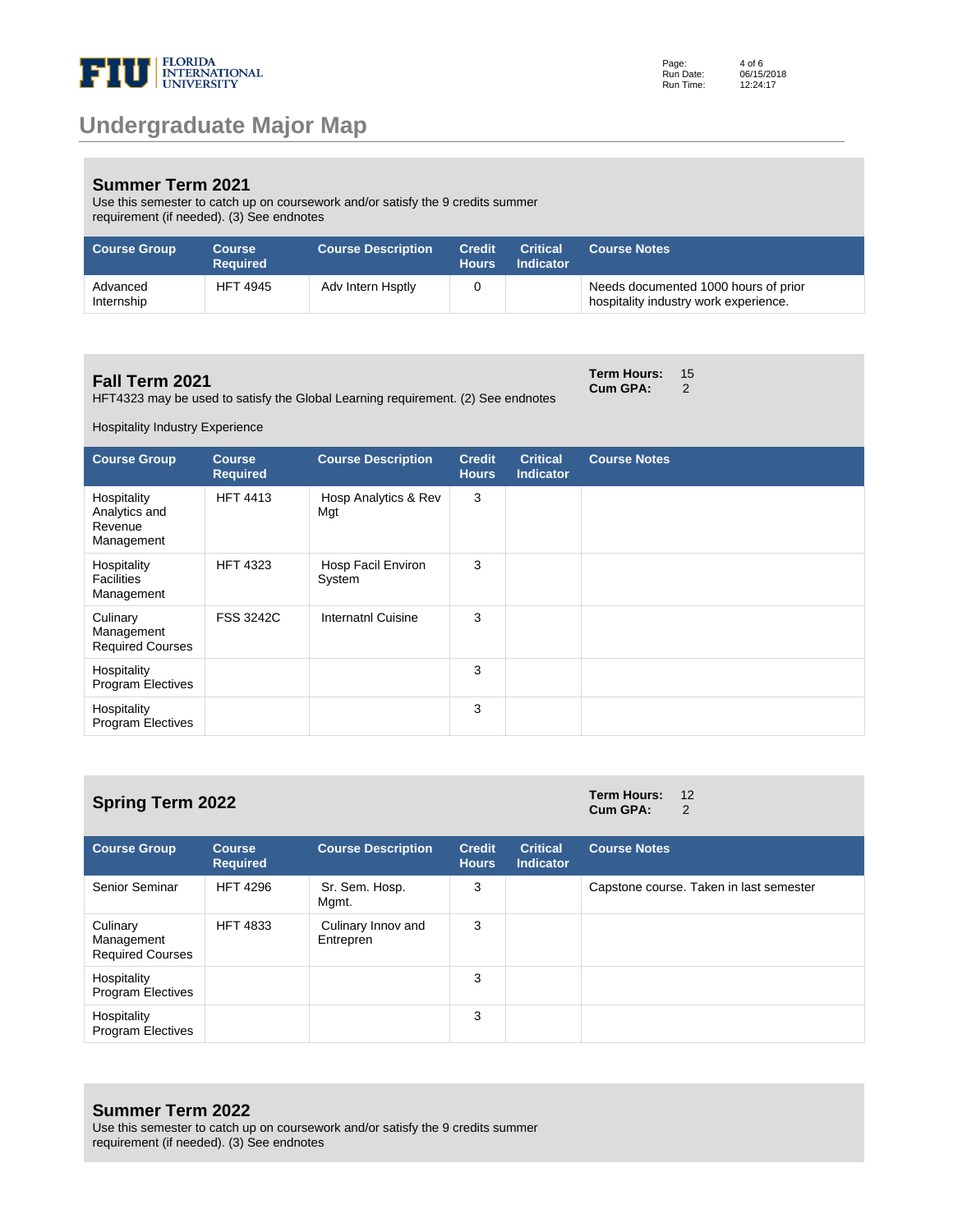

| Page:     | $5$ of $6$ |
|-----------|------------|
| Run Date: | 06/15/2018 |
| Run Time: | 12:24:17   |

Page:

### **Undergraduate Major Map**

### **General Requirements**

\*Critical Indicator is the minimum grade indicated in specific courses to demonstrate proficiency and progress in major. Earning less than the minimum grade is a trigger for a conversation with advisor\*

#### GENERAL UNIVERSITY REQUIREMENTS

See your Panther Degree Audit (PDA) for a real-time update on your academic career progress and additional information on University and major requirements at http://my.fiu.edu.

(1) UCC: Students must meet the University Core Curriculum (UCC) requirements. For a full list of UCC courses, see http://undergrad.fiu.edu/advising/curriculum.html or speak with your advisor. UCC courses must be taken for a letter grade and may not be taken at other institutions without permission from the Dean of Undergraduate Education.

(2) Global Learning: Freshmen entering FIU Summer B 2010 or later must take at least two Global Learning (GL) designated courses at FIU. See http://goglobal.fiu.edu. Courses must be:

- 1 GL foundation course (from the University Core Curriculum), which must be taken within the first 60 credits.

- 1 GL discipline-specific course (3000/4000 level)

(3) Summer Hours Requirement: All students entering FIU or any university within the State University System (SUS) of Florida with fewer than 60 credit hours are required to earn at least nine credit hours prior to graduation by attending one or more summer terms at a university in the SUS.

(4) Gordon Rule: All Gordon Rule courses (i.e., English Composition, Humanities with Writing, and Quantitative Reasoning) must be completed with a minimum grade of "C." This requirement must be fulfilled within the first 60 credits.

(5) Foreign Language Requirement for Graduation (FLENT/FLEX): A student who did not complete two years of the same foreign language in high school or at a post-secondary institution must successfully complete 8-10 credit hours of instruction in one foreign language prior to graduation. Exceptions include appropriate CLEP, AP, IB, TOEFL, or transfer credit. Contact your advisor for more information.

School of Hospitality and Tourism Management Selected Major Requirements:

Industry Experience Requirement: 1300 hours - A total of 1300 documented hours of hospitality/ tourism related practical training work experience is required. This includes 300 hours in HFT 4945 Advanced Internship. A minimum of 800 hours must be completed while enrolled in the degree program at FIU. The Advanced Internship must be track-related and approved by an advisor. Work experience documentation is required. Students with extensive industry management experience may apply for a waiver of the 1000 hour work experience and Advanced Internship.

Hospitality Management offers 6 majors and the option of a general Hospitality major. If one of the 6 majors is chosen, 4 specific major courses are required and 2 major related electives. If the general hospitality option is chosen, the electives may be chosen from any of the courses offered in our program. Students who do not take any of the 6 lower division prerequisites prior to transferring into FIU with 60 credits, will need to take 6 additional credits of major electives if a major is selected.